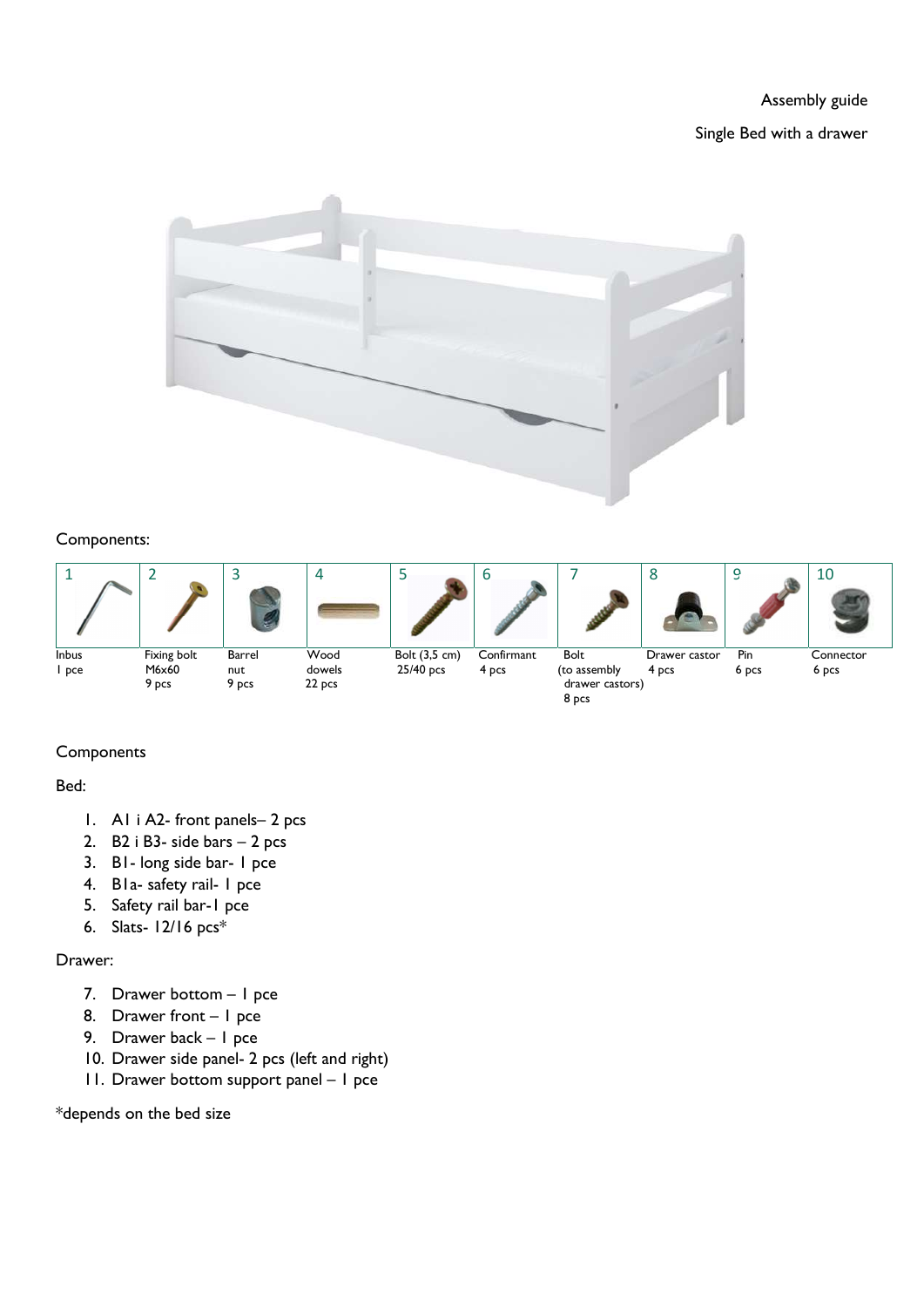Single Bed with a drawer



1. Start by constructing the slatted sides of your Convertible Toddler Bed and attach them to the starry front pieces of the bed. Place the wood dowels [4] in the side bars of the bed [B1, B2, B3], but leave the middle hole empty. Place the barrel nuts [3] in the opening on the side of the bars. Connect either side with the front panels of the bed [A1 and A2] using fixing bolts [2] through the front sides into the middle hole that you left empty on the previous step.



2. Next, attach the mattress base to the frame that you have already constructed. Attach the mattress slats to the inside faces of the bed ends using the fixing bolts [5]



3. Finally, construct and attach the balustrade side of the bed to the rest of your constructed bed. Add a mattress, and your Toddler Bed is ready for a sleepy toddler! Attach the bar for the safety rail [B1a] to one of the front sides using wood dowels [4] only in the upper and lower hole. Leave the middle hole empty.Put the barrel nut [3] in the opening on the side oft he bar and connect with the front sides of the bed into the middle hole left empty [2]. The safety rail bar must be connected using bolts [2] and barrel nuts [3]. Additionaly you can fix it using bolts [5] as shown.